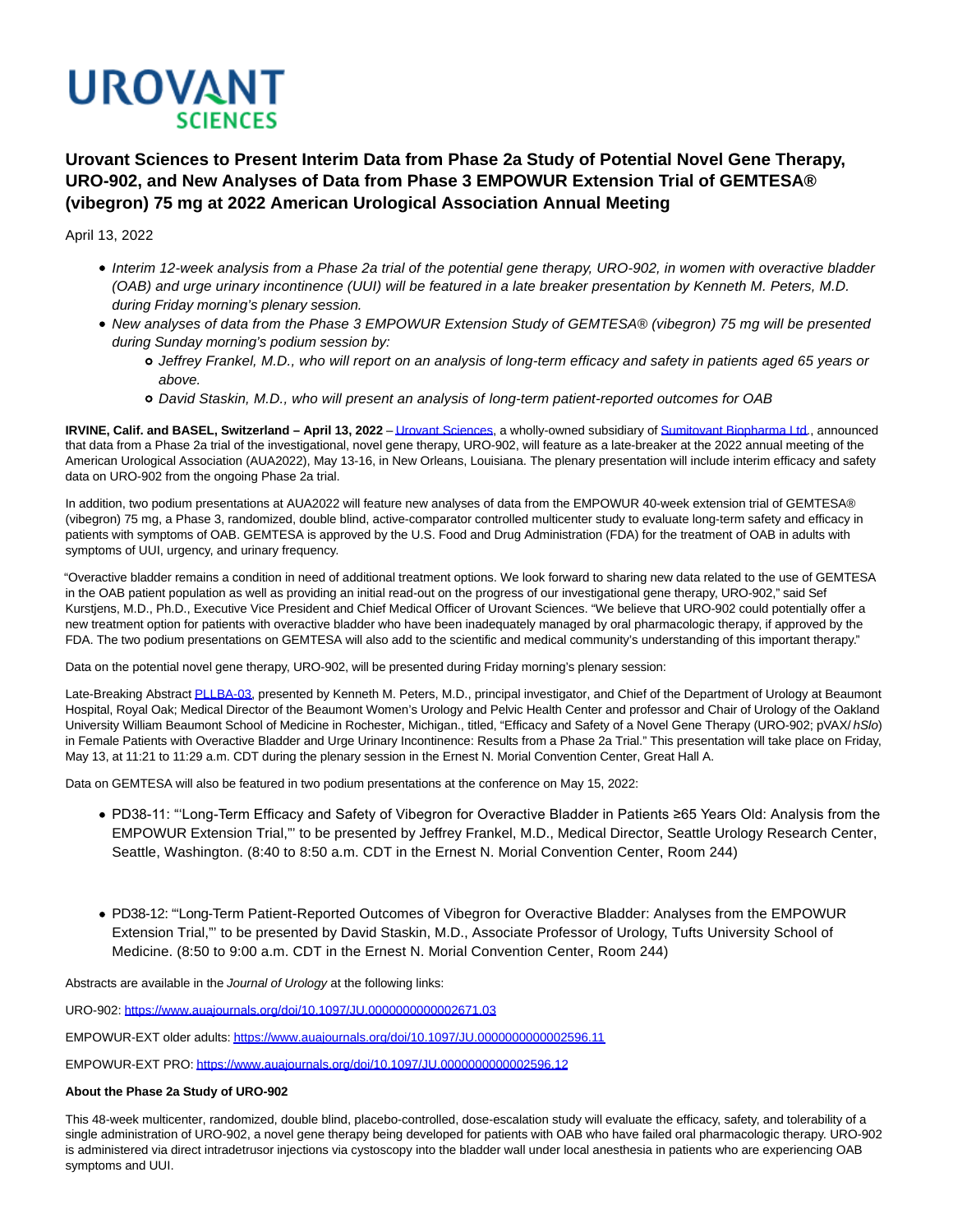The Phase 2a trial includes 80 female patients in two cohorts. The first cohort received either a single administration of 24 mg of URO-902 or matching placebo into the bladder wall, and the second cohort received 48 mg of URO-902 or matching placebo into the bladder wall. Patients will be followed for up to 48 weeks after initial administration. Exploratory endpoints included change from baseline to week 12 in mean daily micturitions, urgency episodes, UUI episodes, and quality of life measures, as well as assessing the safety and tolerability of this investigational gene therapy for OAB.

# **About URO-902**

URO-902 has the potential to be the first gene therapy for patients with OAB. If approved, this innovative treatment has the potential to address an unmet need for patients who have failed oral pharmacologic therapies.

### **About the EMPOWUR Trial**

The EMPOWUR trial was an international, randomized, double-blind, placebo and active comparator-controlled Phase 3 clinical trial evaluating the safety and efficacy of investigational vibegron in men and women with symptoms of overactive bladder, including frequent micturition, urgency, and UUI. A total of 1,518 patients were randomized across 215 study sites into one of three groups for a 12-week treatment period with a four-week safety follow-up period: vibegron 75 mg administered orally once daily; placebo administered orally once daily; or tolterodine ER 4 mg administered orally once daily.

## **About the 40-Week EMPOWUR Extension**

The EMPOWUR 40-week extension trial was a Phase 3, randomized, double blind, active-comparator controlled multicenter study to evaluate the long-term safety and efficacy of vibegron in patients with symptoms of overactive bladder. The extension study enrolled approximately 500 EMPOWUR completers. The primary endpoint was safety, measured by incidence of adverse events. Secondary endpoints were changes from EMPOWUR baseline at week 52 in average daily micturitions, UUI, urgency, and total urinary incontinence.

#### **About Overactive Bladder**

Overactive bladder (OAB) is a clinical condition that occurs when the bladder muscle contracts involuntarily. Symptoms may include urinary urgency (the sudden urge to urinate that is difficult to control), urgency incontinence (unintentional loss of urine immediately after an urgent need to urinate), frequent urination (usually eight or more times in 24 hours), and nocturia (waking up more than two times in the night to urinate).<sup>1</sup>

Approximately 30 million Americans suffer from bothersome symptoms of OAB, which can have a significant impairment on a patient's day-to-day activities.1, 2

# **About GEMTESA**

GEMTESA is a prescription medicine for adults used to treat the following symptoms due to a condition called overactive bladder:

- urge urinary incontinence: a strong need to urinate with leaking or wetting accidents
- urgency: the need to urinate right away
- frequency: urinating often

It is not known if GEMTESA is safe and effective in children.

# **IMPORTANT SAFETY INFORMATION**

**Do not** take GEMTESA if you are allergic to vibegron or any of the ingredients in GEMTESA.

**Before you take GEMTESA, tell your doctor about all your medical conditions, including if you** have liver problems; have kidney problems; have trouble emptying your bladder or you have a weak urine stream; take medicines that contain digoxin; are pregnant or plan to become pregnant (it is not known if GEMTESA will harm your unborn baby; talk to your doctor if you are pregnant or plan to become pregnant); are breastfeeding or plan to breastfeed (it is not known if GEMTESA passes into your breast milk; talk to your doctor about the best way to feed your baby if you take GEMTESA).

**Tell your doctor about all the medicines you take,** including prescription and over-the-counter medicines, vitamins, and herbal supplements. Know the medicines you take. Keep a list of them to show your doctor and pharmacist when you get a new medicine.

#### **What are the possible side effects of GEMTESA?**

GEMTESA may cause serious side effects including the inability to empty your bladder (urinary retention). GEMTESA may increase your chances of not being able to empty your bladder, especially if you have bladder outlet obstruction or take other medicines for treatment of overactive bladder. Tell your doctor right away if you are unable to empty your bladder.

The most common side effects of GEMTESA include headache, urinary tract infection, nasal congestion, sore throat or runny nose, diarrhea, nausea, and upper respiratory tract infection. These are not all the possible side effects of GEMTESA. For more information, ask your doctor or pharmacist.

### **Call your doctor for medical advice about side effects. You may report side effects to FDA at 1-800-FDA-1088.**

### **Pleas[e click](https://gemtesa.com/sites/default/files/gemtesa-prescribing-information.pdf) here for full Product Information for GEMTESA.**

- 1. Reynolds, W. S., Fowke, J., & Dmochowski, R. (2016). The Burden of Overactive Bladder on US Public Health. Current bladder dysfunction reports, 11(1), 8–13. [https://doi.org/10.1007/s11884-016-0344-9](https://cts.businesswire.com/ct/CT?id=smartlink&url=https%3A%2F%2Fdoi.org%2F10.1007%2Fs11884-016-0344-9&esheet=52553625&newsitemid=20211220005599&lan=en-US&anchor=https%3A%2F%2Fdoi.org%2F10.1007%2Fs11884-016-0344-9&index=9&md5=9788acf2fb5f68fe3fa59f701146a2fe)
- 2. Coyne, K. S., Sexton, C. C., Vats, V., Thompson, C., Kopp, Z. S., & Milsom, I. (2011). National community prevalence of overactive bladder in the United States stratified by sex and age. Urology, 77(5), 1081–1087.

#### **About Urovant Sciences**